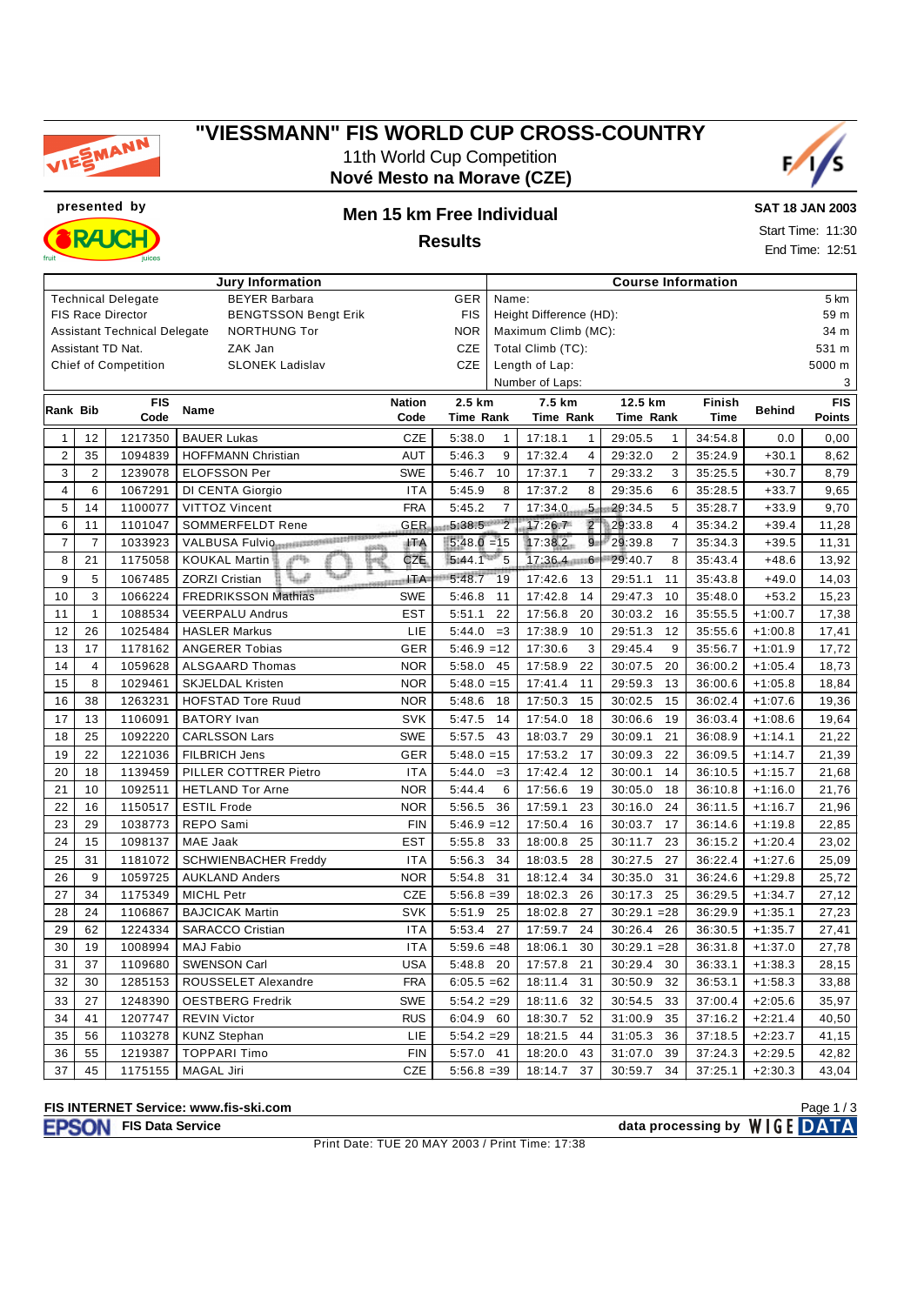

## **"VIESSMANN" FIS WORLD CUP CROSS-COUNTRY** 11th World Cup Competition

**Nové Mesto na Morave (CZE)**





## **Results**

**SAT 18 JAN 2003** Start Time: 11:30

End Time: 12:51

| Rank Bib |    | <b>FIS</b> | Name                           | <b>Nation</b>      | 2.5 km           | 7.5 km        | 12.5 km        | Finish      | <b>Behind</b> | <b>FIS</b> |
|----------|----|------------|--------------------------------|--------------------|------------------|---------------|----------------|-------------|---------------|------------|
|          |    | Code       |                                | Code               | <b>Time Rank</b> | Time Rank     | Time Rank      | <b>Time</b> |               | Points     |
| 38       | 60 | 1344129    | <b>SPERL Milan</b>             | CZE                | 5:53.8<br>28     | 18:16.8<br>40 | 31:06.7<br>38  | 37:26.1     | $+2:31.3$     | 43,33      |
| 39       | 48 | 1046436    | <b>URAIN Gerhard</b>           | <b>AUT</b>         | $6:01.3 = 52$    | 18:29.7<br>50 | 31:15.8<br>46  | 37:28.1     | $+2:33.3$     | 43,90      |
| 40       | 20 | 1323468    | <b>REHEMAA Aivar</b>           | <b>EST</b>         | 5:51.7<br>23     | 42<br>18:18.9 | 31:10.9<br>41  | 37:30.6     | $+2:35.8$     | 44,62      |
| 41       | 44 | 1285444    | <b>JOHNSON Andrew</b>          | <b>USA</b>         | 42<br>5:57.3     | 41<br>18:18.5 | 40<br>31:09.9  | 37:34.4     | $+2:39.6$     | 45,71      |
| 42       | 57 | 1331325    | <b>HAEGGLUND Rikard</b>        | <b>SWE</b>         | 5:51.8<br>24     | 18:23.2<br>46 | 31:13.2<br>43  | 37:35.1     | $+2:40.3$     | 45,91      |
| 43       | 36 | 1051480    | <b>IMAI Hiroyuki</b>           | <b>JPN</b>         | $5:58.8 = 46$    | 18:35.5<br>54 | 31:06.4<br>37  | 37:35.2     | $+2:40.4$     | 45,94      |
| 44       | 53 | 1306493    | <b>BJERKE Espen Harald</b>     | <b>NOR</b>         | 5:49.7<br>21     | 18:24.2<br>48 | 31:12.6<br>42  | 37:37.1     | $+2:42.3$     | 46,48      |
| 45       | 54 | 1088146    | <b>ANTAL Zsolt</b>             | <b>RUM</b>         | 6:05.1<br>61     | 18:39.4<br>56 | 50<br>31:23.8  | 37:39.2     | $+2:44.4$     | 47,08      |
| 46       | 46 | 1291458    | <b>NARUSK Priit</b>            | <b>EST</b>         | 5:52.2<br>26     | 33<br>18:12.0 | $31:15.7 = 44$ | 37:42.9     | $+2:48.1$     | 48,14      |
| 47       | 43 | 1223752    | <b>KOSTNER Florian</b>         | <b>ITA</b>         | 6:06.0<br>65     | 18:30.2<br>51 | 31:26.7<br>52  | 37:45.2     | $+2:50.4$     | 48,80      |
| 48       | 69 | 1097749    | <b>KUCERA Josef</b>            | CZE                | $6:01.3 = 52$    | 18:24.1<br>47 | $31:15.7 = 44$ | 37:46.5     | $+2:51.7$     | 49,17      |
| 49       | 40 | 1070007    | <b>MAECHLER Patrik</b>         | SUI                | $5:58.8 = 46$    | 18:15.7 39    | 31:21.7<br>49  | 37:46.8     | $+2:52.0$     | 49,26      |
| 50       | 52 | 1112105    | <b>YLOENEN Petri</b>           | . File             | 5:54.9 32        | 18:12.8<br>36 | 31:17.8<br>47  | 37:47.8     | $+2:53.0$     | 49,55      |
| 51       | 50 | 3200046    | STITZL Andreas<br><b>NERRS</b> | GER                | $5:56.7 = 37$    | 18:22.2 45    | 31:24.3<br>51  | 37:48.5     | $+2:53.7$     | 49,75      |
| 52       | 47 | 1051189    | EBISAWA Katsuhito              | <b>JPN</b>         | 6:05.8<br>64     | 18:39.3 55    | 31:29.6<br>53  | 37:48.7     | $+2:53.9$     | 49,80      |
| 53       | 39 | 1218902    | <b>KATTILAKOSKI Teemu</b>      | <b>SSSHIPPIFIN</b> | $6:01.5 = 54$    | 18:12.6<br>35 | 31:18.7<br>48  | 37:53.9     | $+2:59.1$     | 51,29      |
| 54       | 67 | 1013553    | WADSWORTH Justin               | <b>USA</b>         | 6:07.9<br>68     | 18:45.9<br>59 | 55<br>31:39.3  | 37:54.3     | $+2:59.5$     | 51,41      |
| 55       | 32 | 1187377    | <b>RUPNIK Vasja</b>            | <b>SLO</b>         | 5:56.4<br>35     | 18:26.9<br>49 | 31:33.3<br>54  | 38:00.1     | $+3:05.3$     | 53,07      |
| 56       | 42 | 1032953    | <b>PASSERON Stephane</b>       | <b>FRA</b>         | $6:01.5 = 54$    | 18:42.0<br>58 | 57<br>31:47.3  | 38:09.3     | $+3:14.5$     | 55,70      |
| 57       | 58 | 1345875    | <b>GAILLARD Jean Marc</b>      | <b>FRA</b>         | 6:06.3<br>66     | 18:15.1<br>38 | 31:40.8<br>56  | 38:16.7     | $+3:21.9$     | 57,82      |
| 58       | 79 | 3150004    | <b>KRUPICKA Robert</b>         | CZE                | 6:01.7<br>58     | 18:49.2<br>61 | 31:55.5<br>59  | 38:26.0     | $+3:31.2$     | 60,49      |
| 59       | 28 | 1177580    | <b>JONNIER Emmanuel</b>        | <b>FRA</b>         | $6:01.6 = 56$    | 18:33.5<br>53 | 31:53.0<br>58  | 38:27.0     | $+3:32.2$     | 60,77      |
| 60       | 61 | 3180000    | <b>OHTONEN Olli</b>            | <b>FIN</b>         | $6:01.6 = 56$    | 18:39.9<br>57 | 32:00.9<br>60  | 38:40.3     | $+3:45.5$     | 64,58      |
| 61       | 65 | 1276520    | <b>KANAMARU Tomio</b>          | <b>JPN</b>         | 6:00.9<br>51     | 62<br>18:50.6 | 61<br>32:01.0  | 38:41.4     | $+3:46.6$     | 64,90      |
| 62       | 51 | 3480010    | <b>LIASHENKO Dnitrij</b>       | <b>RUS</b>         | 50<br>6:00.0     | 18:55.6<br>64 | 63<br>32:17.9  | 38:43.2     | $+3:48.4$     | 65,41      |
| 63       | 81 | 1273416    | <b>BIMAN Ondrej</b>            | CZE                | 5:57.7<br>44     | 18:46.5<br>60 | 62<br>32:09.5  | 38:47.3     | $+3:52.5$     | 66,59      |
| 64       | 73 | 1273707    | <b>ROCAREK Tomas</b>           | <b>CZE</b>         | 6:15.9<br>72     | 19:24.6<br>70 | 32:41.2<br>66  | 39:03.2     | $+4:08.4$     | 71,14      |
| 65       | 59 | 1095518    | <b>TAUBER Martin</b>           | AUT                | 6:07.2<br>67     | 18:57.6<br>66 | 32:23.6<br>64  | 39:04.8     | $+4:10.0$     | 71,60      |
| 66       | 49 | 1344711    | JAUHOJAERVI Sami               | <b>FIN</b>         | $6:05.5 = 62$    | 18:56.6<br>65 | 65<br>32:36.2  | 39:11.8     | $+4:17.0$     | 73,61      |
| 67       | 72 | 1248681    | <b>TEMPIR Tomas</b>            | <b>CZE</b>         | 6:12.6<br>70     | 19:03.3<br>67 | 32:45.7<br>67  | 39:32.9     | $+4:38.1$     | 79,65      |
| 68       | 75 | 1273319    | <b>VRABEC Martin</b>           | CZE                | 6:10.2<br>69     | 19:20.6<br>68 | 32:54.5<br>68  | 39:34.0     | $+4:39.2$     | 79,96      |
| 69       | 68 | 3150005    | NOVOTNY Viktor                 | <b>CZE</b>         | 59<br>6:04.1     | 19:21.4<br>69 | 33:13.0<br>69  | 40:01.8     | $+5:07.0$     | 87,93      |
| 70       | 77 | 1343644    | <b>BRYDL Pavel</b>             | CZE                | 73<br>6:21.1     | 19:32.3<br>71 | 33:22.7<br>70  | 40:07.0     | $+5:12.2$     | 89,42      |
| 71       | 78 | 1175446    | <b>SLECHTA Daniel</b>          | CZE                | 74<br>6:22.0     | 72<br>19:42.2 | 71<br>33:47.6  | 40:15.7     | $+5:20.9$     | 91,91      |
| 72       | 70 | 3150034    | VALOVSEK Zbynek                | <b>CZE</b>         | 6:13.3<br>71     | 73<br>19:48.7 | 72<br>33:49.3  | 40:38.7     | $+5:43.9$     | 98,50      |
| 73       | 71 | 3150050    | <b>ROCAREK Jiri</b>            | CZE                | 6:22.4<br>75     | 74<br>20:01.4 | 73<br>34:10.6  | 41:11.2     | $+6:16.4$     | 107,80     |
| 74       | 80 | 1343935    | <b>SCHREIBER Michal</b>        | <b>CZE</b>         | 77<br>6:28.3     | 75<br>20:18.2 | 74<br>34:37.4  | 41:31.4     | $+6:36.6$     | 113,59     |
| 75       | 74 | 3150071    | <b>KUBICEK Petr</b>            | CZE                | 6:25.6<br>76     | 20:41.2<br>76 | 75<br>35:09.5  | 42:04.0     | $+7:09.2$     | 122,93     |
| 76       | 76 | 3150010    | <b>JAKUBICKA Tomas</b>         | CZE                | 6:39.7<br>78     | 20:48.5<br>77 | 35:19.0<br>76  | 42:16.3     | $+7:21.5$     | 126,45     |

**Disqualified**

1045757 WALCHER Achim AUT ICR 221.3 Doping

**FIS INTERNET Service: www.fis-ski.com**

Print Date: TUE 20 MAY 2003 / Print Time: 17:38

**FISON** FIS Data Service data processing by WIGE DATA Page 2 / 3